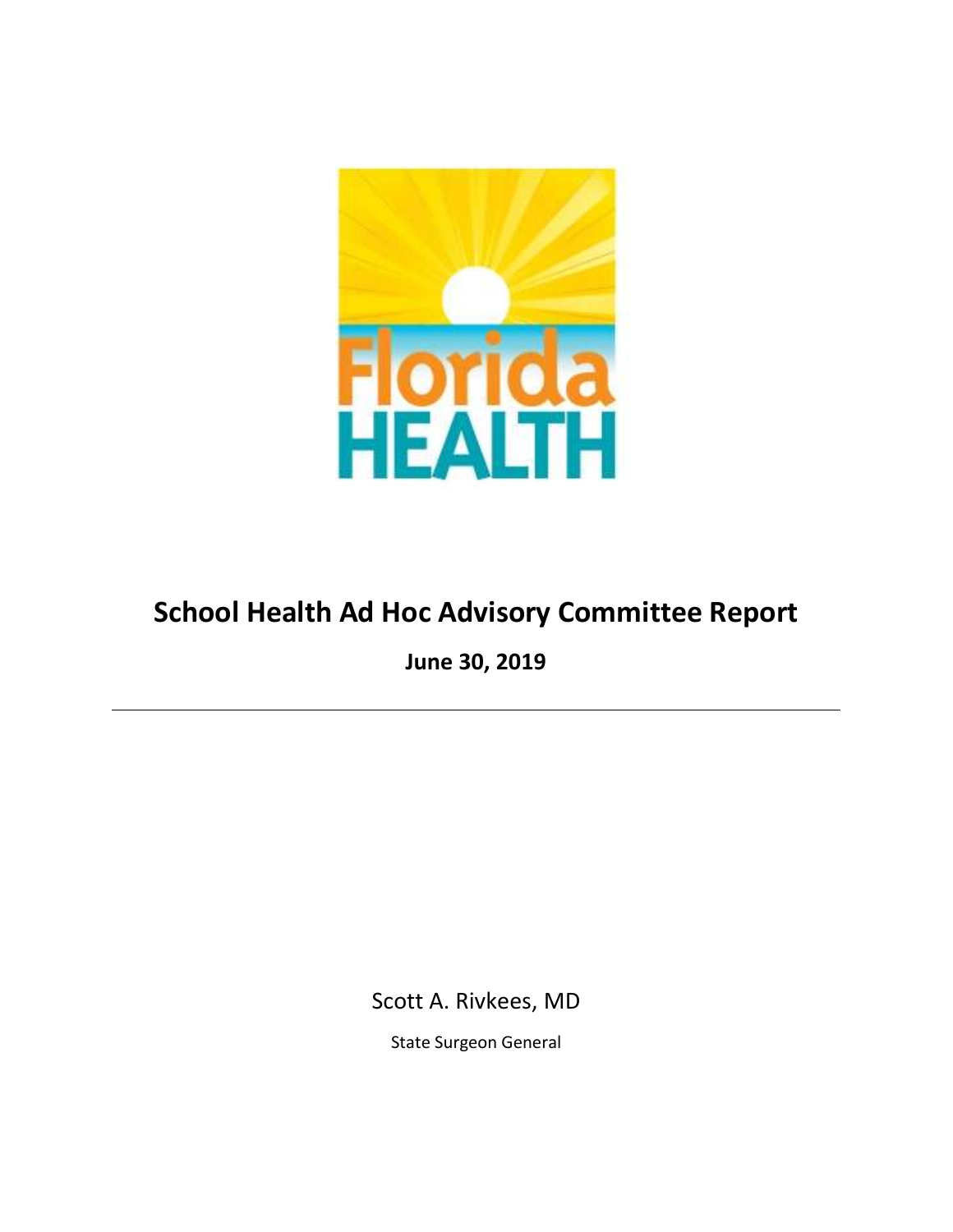# Table of Contents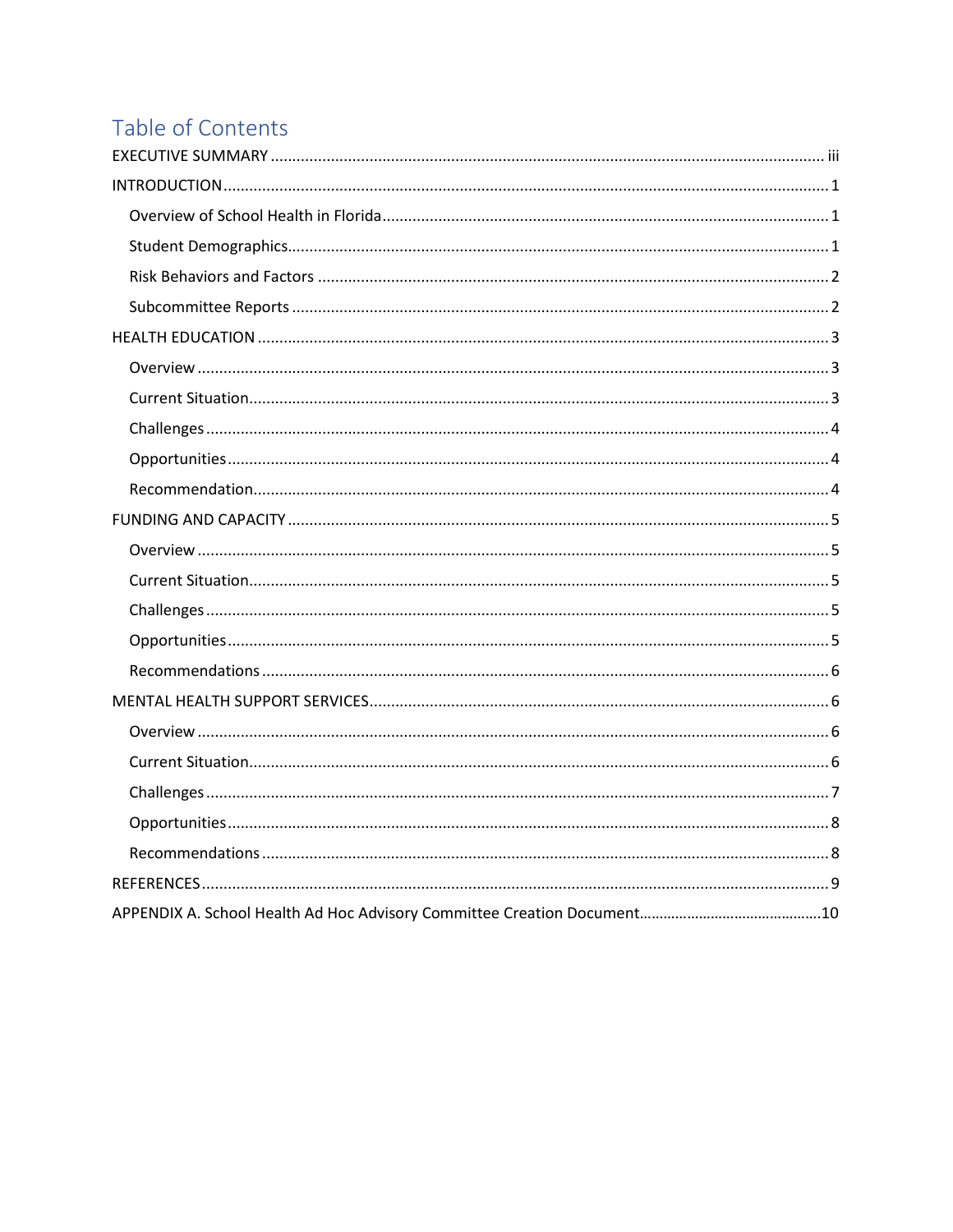# <span id="page-2-0"></span>EXECUTIVE SUMMARY

School-based health services are provided to public school children in grades pre-kindergarten through twelve in all 67 Florida counties. Services are provided in accordance with a local School Health Services Plan (pursuant to section 381.0056, Florida Statutes (F.S)) jointly developed by the county health department (CHD), school district, school health advisory committee (SHAC) and public/private partners. The Florida Department of Health (DOH) has statutory responsibility, in cooperation with the Florida Department of Education, for supervising the administration of the school health services program and performing periodic program reviews.

During the 2018-2019 school year, there were 3,706 public schools with 2,834,230 students enrolled. It is estimated that 763,588 of those students (26%) had chronic and complex health conditions. Data from the 2017 Florida Youth Risk Behavior Survey showed that one quarter of Florida public high school students (25%) were overweight or obese; one out of nine students (11%) reported having taken a prescription pain medicine without a doctor's prescription or taking it differently than prescribed; more than one out of four students (28%) reported feeling so sad or hopeless for two or more weeks in a row during the past year that they stopped doing normal activities; and more than one out of ten students (11%) reported having made a plan to commit suicide. Consequently, it is not surprising that the vast majority of students (88%) reported that it is important for schools to help students address the problems of today such as drug abuse, violence, AIDS/HIV, teen pregnancy, abuse and suicide.

In September 2018, the School Health Ad Hoc Advisory Committee was created and signed into existence by State Surgeon General, Dr. Celeste Philip (Appendix A). The purpose of the Committee was "to prepare a report with recommendations on best practices and initiatives that focus on increasing the quality of physical, mental and behavioral health care, and improved health outcomes in the public school setting." Committee members identified three topics of focus, Health Education, Funding and Capacity, and Mental Health Support Services. Subcommittees were formed, and the following recommendations were developed.

#### HEALTH EDUCATION

1) Florida should require and financially support school districts and schools to implement health education for all K-12 students in alignment with the National Health Education Standards, providing 40 hours of instruction for students in grades K-2 and 80 hours of instruction for students in grades 3-12, with a stand-alone course for grades 6-12 each year.

#### FUNDING AND CAPACITY

- 1) Request a legislative appropriation to increase School Health Services Program funding to achieve the national recommendation of one registered nurse in every school.
- 2) Request a legislative appropriation to increase School Health Services Program funding to develop and implement a statewide standardized data infrastructure to support improved documentation, reporting and monitoring of the provision of school health services and the tracking of student health and academic outcomes.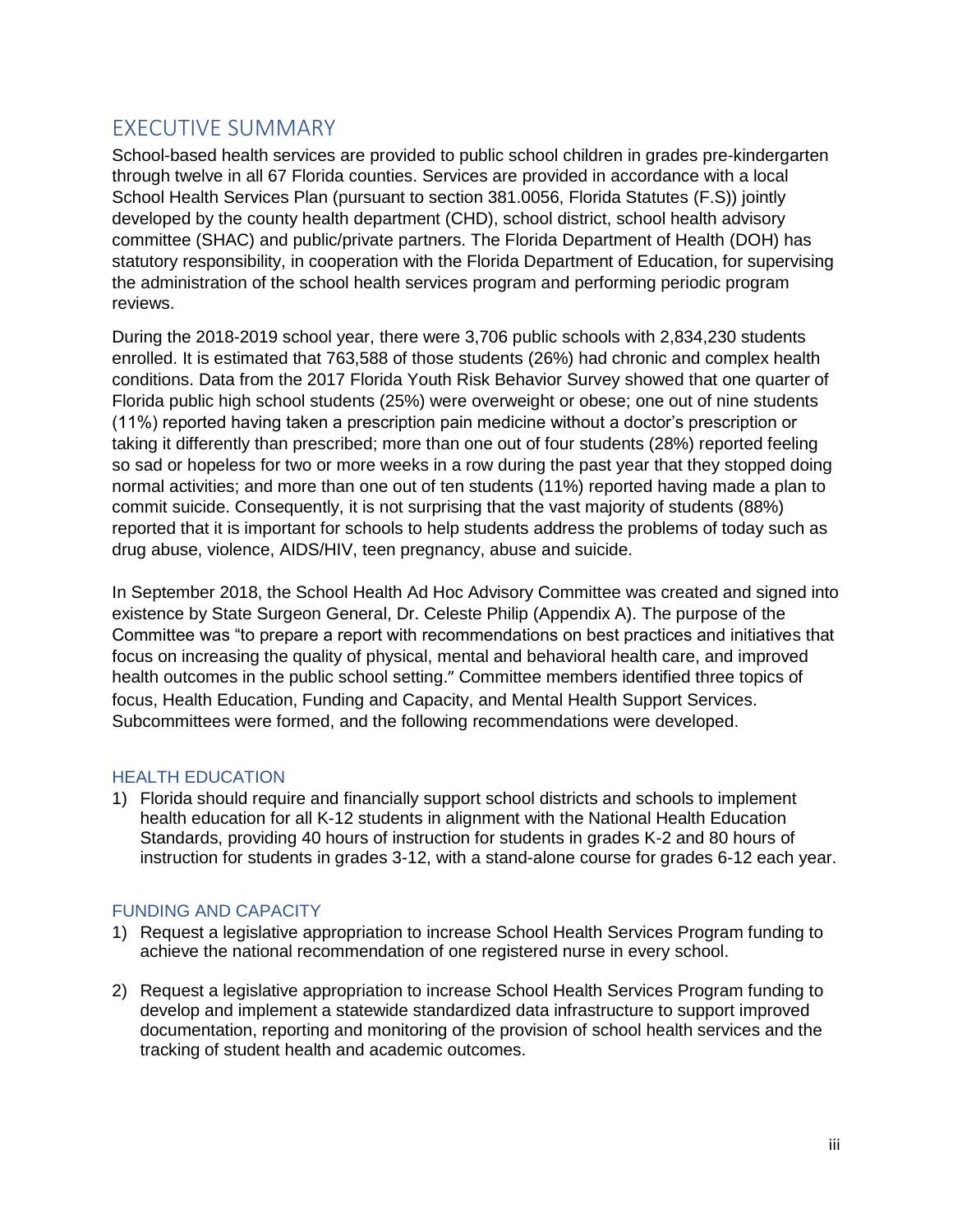- 3) Consolidate existing school health statutes to eliminate the three distinct categorical programs (Basic School Health Services, Full Service Schools, and Comprehensive School Health Services) and create one consolidated, recurring revenue source. After school health funding is increased, revise the funding allocation methodology to allow for more equitable per student funding distribution across counties.
- 4) Update Florida Statutes and Florida Medicaid State Plan Amendment to align with the federal policy to allow for local schools and districts to tap into Medicaid certified match reimbursement funding for all students regardless of Individualized Education Plan (IEP) status.
- 5) Educate and encourage school districts about the opportunity to leverage Title IV, Part A funding to support school nursing staff.
- 6) Implement a pilot program to formally assess the feasibility of telehealth services in the school setting.

#### MENTAL HEALTH SUPPORT SERVICES

- 1) Require that local school district Mental Health Assistance Allocation plans include details about the role of the registered school nurse in the identification and referral of students with behavioral and mental health needs to appropriate services.
- 2) Establish an interagency research initiative to conduct analyses on the relationships between school-based health and mental health services, community resources, and student wellbeing and academic outcomes.
- 3) Expand availability of tele-behavioral health services.
- 4) Promote increased collaboration between school health programs and community mobile response teams (CMRT).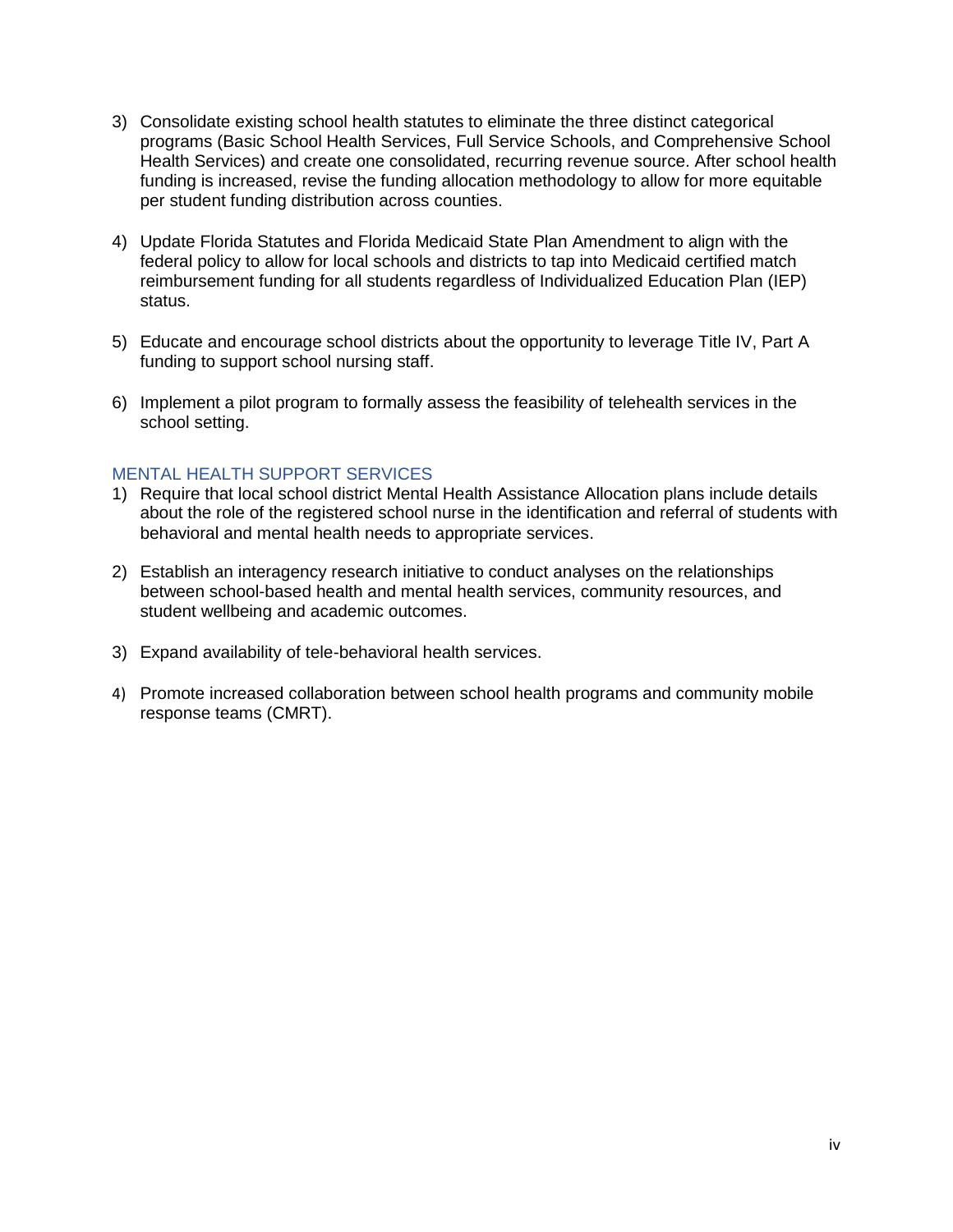## <span id="page-4-0"></span>INTRODUCTION

In September 2018, the School Health Ad Hoc Advisory Committee was created and signed into existence by State Surgeon General, Dr. Celeste Philip (Appendix A). The purpose of the Committee was "to prepare a report with recommendations on best practices and initiatives that focus on increasing the quality of physical, mental and behavioral health care, and improved health outcomes in the public school setting." The Committee membership consisted of experts in adolescent behavioral health, education partners, parents and youth, health care practitioners and others with clinical and/or technical expertise in pediatric care and related specialties.

During the initial meeting held September 28, 2018, Committee members were oriented to the creation document and the role of the Committee in developing recommendations. Members shared insights and perspectives on some of the challenges of the current school health model and opportunities for improvement. Based on these discussions, a survey was created and sent to members to assist with the prioritization of topics of focus for the Committee. Survey results were shared with the Committee during the October meeting and consensus was reached on three topics of focus around which subcommittees were formed: Health Education, Funding and Capacity, and Mental Health Support Services.

Committee members were invited to participate in the subcommittees and given the opportunity to suggest additional subcommittee members. From December 2018 to May 2019, the three subcommittees each met monthly to develop the recommendations contained within this report. Each month, the full Committee was convened, and representatives shared updates about each subcommittee's discussions and research, providing the opportunity for the full Committee to share input and feedback throughout the process.

#### <span id="page-4-1"></span>Overview of School Health in Florida

School-based health services are provided to public school children in grades pre-kindergarten through twelve in all 67 Florida counties. Services are provided in accordance with a local School Health Services Plan (pursuant to section 381.0056, Florida Statutes (F.S)) jointly developed by the county health department (CHD), school district, school health advisory committee (SHAC) and public/private partners. Health services are provided to public charter schools, based upon the charter, local contracts and agreements. Counties also offer school health services to private schools, based upon their participation in the School Health Services Plan, and the availability of staff and local resources.

The Florida Department of Health (DOH) has statutory responsibility, in cooperation with the Florida Department of Education, for supervising the administration of the school health services program and performing periodic program reviews. At the county level, the provision of School Health Services is a collaborative program between the CHD, school district and participating partners as outlined in the School Health Services Plan. Each county employs a different staffing model. Funding in many counties comes from a variety of sources, including DOH, local school districts, health care districts and public/private community partners.

#### <span id="page-4-2"></span>Student Demographics

During the 2018-2019 school year, there were 3,706 public schools with 2,834,230 students enrolled. It is estimated that 763,588 of those students (26%) had chronic and complex health conditions. Data from the Florida Department of Education demonstrate that as with the overall state population, Florida's public school students are racially and ethnically diverse: 37% of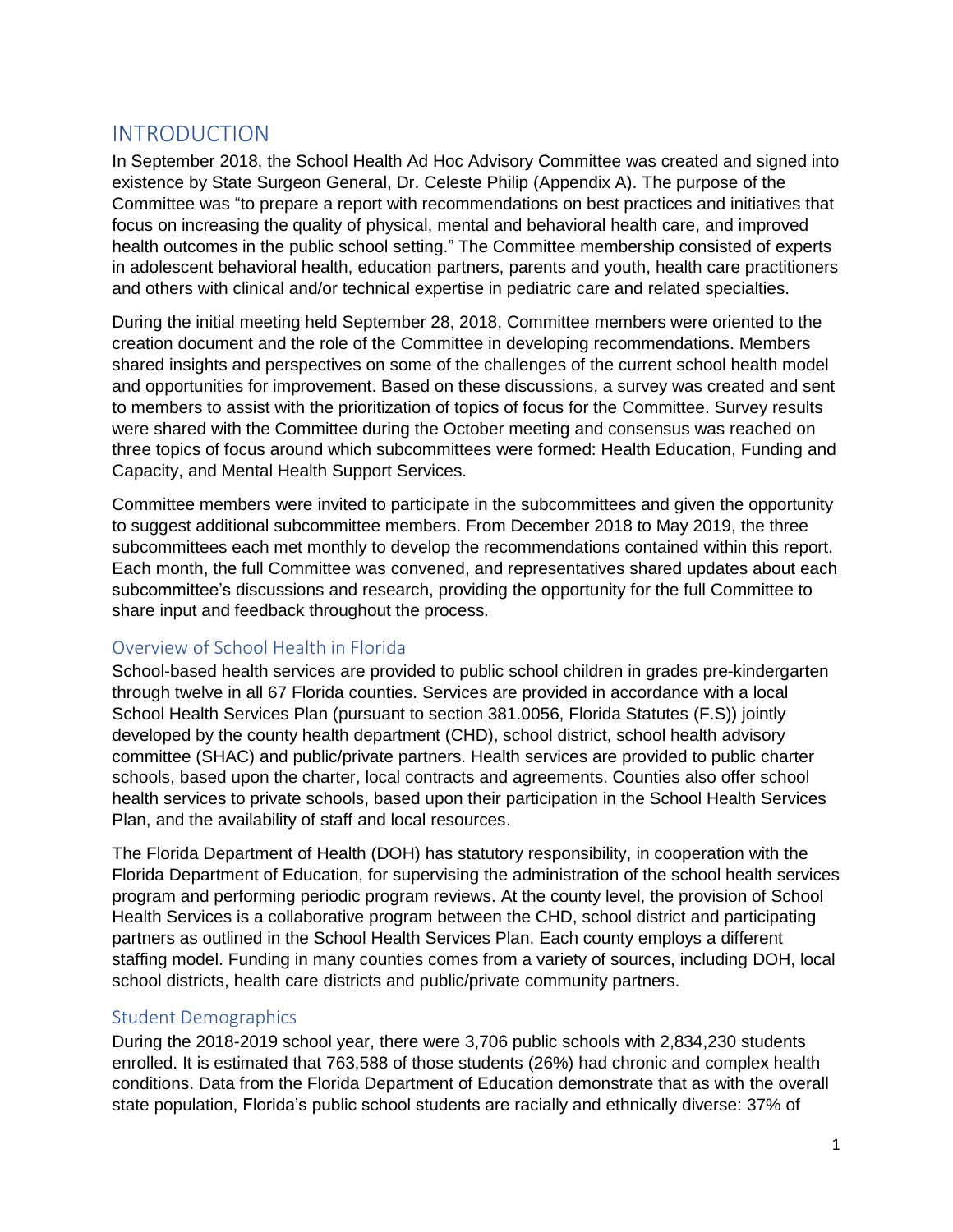students are non-Hispanic white, 34% are Hispanic, 22% are non-Hispanic black, 4% are twoor-more races, 3% are Asian, and American Indian and Pacific Islanders make up less than 1% of the student population. Approximately half of students (47%) are in elementary school (prekindergarten through grade 5), 23% are in middle school (grades 6 through 8), and 30% are in high school (grades 9 through 12). More than half of students (55%) are defined as economically disadvantaged and 14% of students have a documented disability.

#### <span id="page-5-0"></span>Risk Behaviors and Factors

The Florida Youth Risk Behavior Survey is a biannual survey of Florida public high school students that monitors health risk and protective factors. In 2017, one quarter of students (25%) were overweight or obese; however, only 23% of students were physically active for 60 minutes or more daily, 31% ate fruits two or more times per day and 26% ate vegetables two or more times per day.

One out of nine students (11%) reported having taken a prescription pain medicine without a doctor's prescription or taking it differently than prescribed. One out of three students (35%) who drove a vehicle in the past 30 days reported texting or emailing while driving and 6% reported drinking alcohol before driving.

More than a quarter of students (28%) reported feeling so sad or hopeless for two or more weeks in a row during the past year that they stopped doing normal activities, 14% reported purposely hurting themselves without wanting to die, 14% reported having seriously considered attempting suicide, 11% reported having made a plan to commit suicide and 8% reported a suicide attempt during the past year.

The prevalence of many of these behaviors are higher among certain groups, including students who self-report their school grades as "mostly D's and F's" and students who identify as lesbian, gay or bisexual. Overall, 88% of students think it is important for schools to help students address the problems of today such as drug abuse, violence, AIDS/HIV, teen pregnancy, abuse and suicide, with two thirds of students (66%) reporting this is "very important." These are just a sampling of some of the challenges youth in Florida are facing that impact their health and overall wellbeing. Despite these issues, only 28% of students reported talking to a teacher or other adult in their school about a personal problem they had in the past year.

#### <span id="page-5-1"></span>Subcommittee Reports

Students spend a large proportion of their waking hours at school. Schools have the opportunity to help students understand their health and how their behaviors and choices can support a healthy lifestyle or put them at greater risk for negative health outcomes. On the following pages, information about each of the subcommittees' prioritized topics is presented, including national recommendations, the current situation in Florida, challenges and opportunities and recommendations for improvement.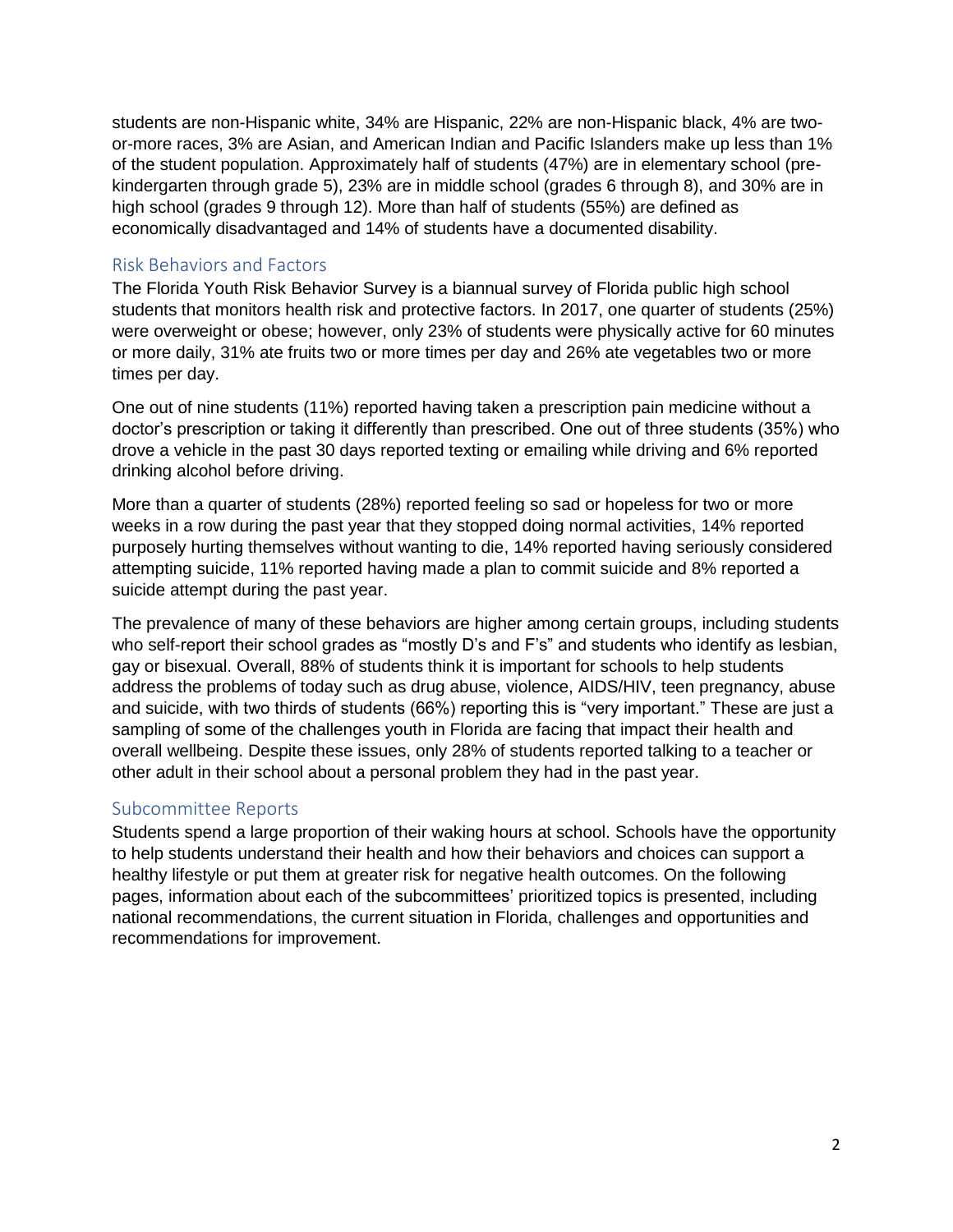# <span id="page-6-0"></span>HEALTH EDUCATION

#### <span id="page-6-1"></span>Overview

Health education is integral to the primary mission of schools. It provides students with a continuum of learning experiences to develop the knowledge and skills necessary to become successful learners and health literate adults. Health literacy is a fundamental part of the school health education program and is essential to the health and wellness of each student. The intent of a comprehensive health education program is to motivate students to maintain and improve their social, emotional, and physical health, prevent disease and avoid or reduce health related risk behaviors. It is a well-known fact that healthy students are better learners and academic achievement leads to a lifetime of benefits for health.<sup>i</sup>

Today, one in three children is pre-diabetic and nearly half will develop heart disease during their lifetimes. Health education in the school curriculum helps to reduce obesity, which is a major risk factor for diabetes, and prevents unhealthy behaviors such as alcohol, tobacco and drug use. Teaching students social and emotional skills also improves their classroom behavior, academic performance, high school graduation rates and increases their motivation to do well in school. Students who graduate from high school have higher earning potential, are less likely to need public assistance and more likely to raise healthy children.<sup>ii</sup>

The National Health Education Standards (NHES), originally published in 1995 and revised in 2007, were developed to establish, promote and support health-enhancing behaviors for students in all grade levels and provide a framework for health education. The NHES are organized around eight health-enhancing concepts and establish expectations for what students should know and be able to do by grades 2, 5, 8 and 12 to promote personal, family and community health.<sup>iii</sup> The NHES recommend 40 hours of instruction annually in grades K-2 and 80 hours of instruction annually for grades 3-12. It is best practice that this instruction be provided by an individual certified to teach health.

All 50 states in the U.S. require health education in schools, with 20 states requiring stand-alone health education requirements for graduation, and many states specifying minimum hours of instruction per grade.

#### <span id="page-6-2"></span>Current Situation

Comprehensive health education is required in grades K-12 through section 1003.42 (2) (n) F.S. and addresses 12 component areas including community health; consumer health; environmental health; family life, including an awareness of the benefits of sexual abstinence as the expected standard and the consequences of teenage pregnancy; mental and emotional health; injury prevention and safety; Internet safety; nutrition; personal health; prevention and control of disease; substance use and abuse prevention; and teen dating violence and abuse (grades 7-12). In addition, the following Florida statutes demonstrate support for instruction in components of health education:

- 1003.42 (2) (i) Effects of alcohol and other drugs upon the human body
- [1003.46](http://www.leg.state.fl.us/statutes/index.cfm?App_mode=Display_Statute&URL=1000-1099/1003/Sections/1003.46.html) Health education; instruction in acquired immune deficiency syndrome
- [1003.453](http://www.leg.state.fl.us/statutes/index.cfm?App_mode=Display_Statute&Search_String=&URL=1000-1099/1003/Sections/1003.453.html) School wellness and physical education policies; nutrition guidelines

Florida does not have a mandated stand-alone health education course requirement for graduation for any grades, nor does it specify a required number of hours of health instruction. Despite the lack of a statutory mandate, five of Florida's 67 school districts (Duval, Lee, Osceola, Pasco, and Pinellas) require stand-alone health education courses in middle schools.

In addition, Florida standards for health education provide the framework for instruction related to comprehensive health education component areas. The revised Next Generation Sunshine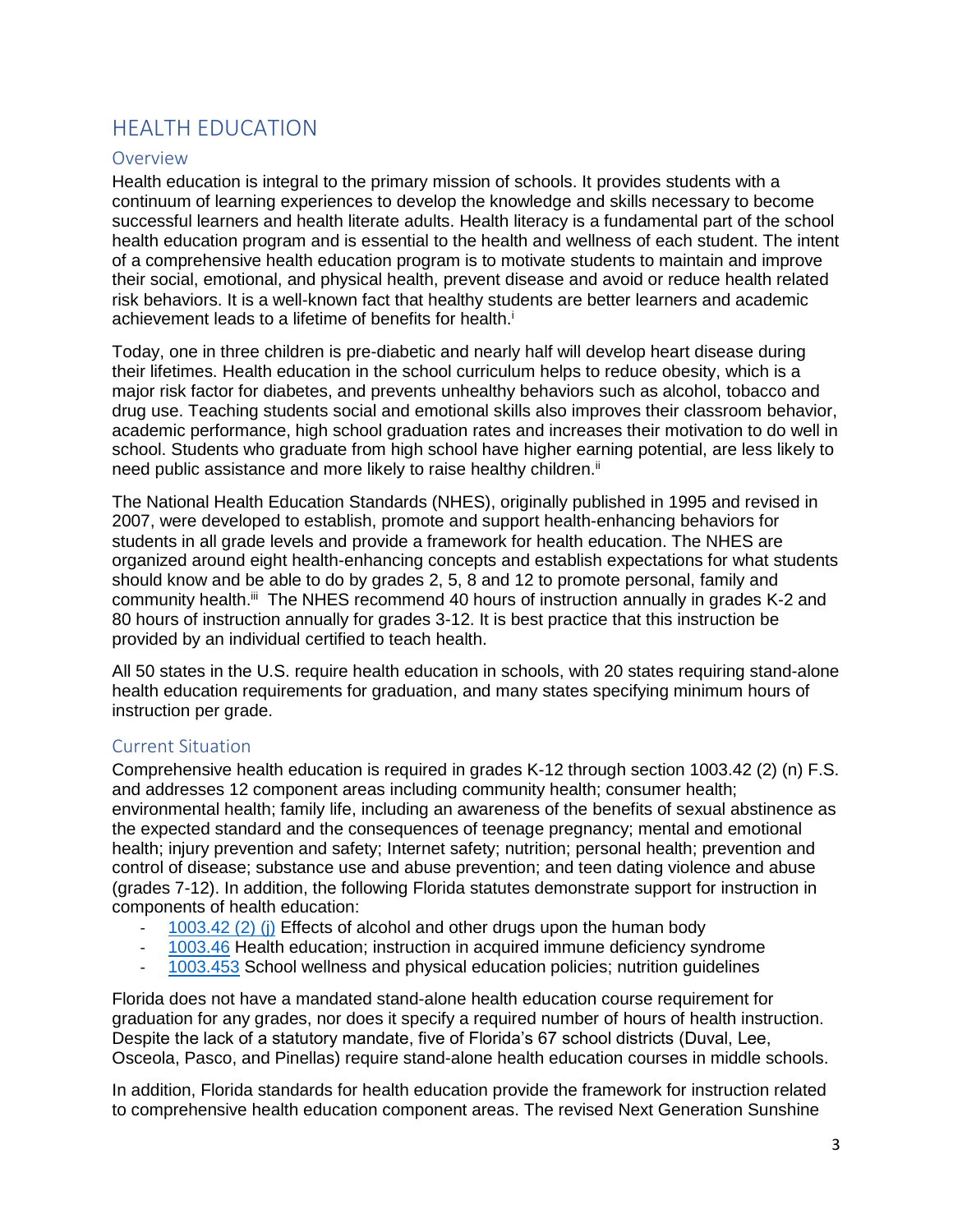State Standards for Health Education yielded the reformatted eight standards in K-12 progression and adopted the following corresponding National Health Education skills and standards:

- 1. **Core Concepts:** Comprehend concepts related to health promotion and disease prevention to enhance health.
- 2. **Internal and External Influence:** Analyze the influence of family, peers, culture, media, technology and other factors on health behaviors.
- 3. **Accessing Information:** Demonstrate the ability to access valid health information, products and services to enhance health.
- 4. **Interpersonal Communication:** Demonstrate the ability to use interpersonalcommunication skills to enhance health and avoid or reduce health risks.
- 5. **Decision Making:** Demonstrate the ability to use decision-making skills to enhance health.
- 6. **Goal Setting:** Demonstrate the ability to use goal-setting skills to enhance health.
- 7. **Self-Management:** Demonstrate the ability to practice advocacy, health-enhancing behaviors, and avoidance or reduction of health risks for oneself.
- 8. **Advocacy:** Demonstrate the ability to advocate for individual, peer, school, family and community health.

## <span id="page-7-0"></span>Challenges

Florida statutes require comprehensive health education instruction inclusive of a wide-range of component areas relevant and applicable to the daily life of students. However, lack of standalone health education course requirement, monitoring authority at the state level, specific instruction time requirement and funding make the compliance assurance for health education extremely challenging.

In most Florida schools, there are a limited number of health education benchmarks integrated in other content areas. The lack of the stand-alone health education course requirement results in reduced need and demand for individuals certified to teach health education. These factors may contribute a limited number of higher education institutions in Florida offering degree programs to prepare students to become health education teachers.

## <span id="page-7-1"></span>**Opportunities**

There is support for health education at both state and national level through the 2017 Title IV, Part A - Student Support and Academic Enrichment Grant established as part of the 2015 Every Student Succeeds Act. Funding is provided to state and local education agencies to support efforts to create safe and healthy environments for students. Districts can use the funding to support the following activities related to health education:

- Implement programs that support a healthy, active lifestyle through nutritional education.
- Implement systems and practices to prevent bullying and harassment, such as social and emotional learning components.
- Develop relationship-building skills to help improve safety through the recognition and prevention of coercion, violence or abuse (e.g., implementing a comprehensive health education curriculum such as the Michigan Model for Health).

### <span id="page-7-2"></span>Recommendation

1) Florida should require and financially support school districts and schools to implement health education for all K-12 students in alignment with the National Health Education Standards, providing 40 hours of instruction for students in grades K-2 and 80 hours of instruction for students in grades 3-12, with a stand-alone course for grades 6-12 each year.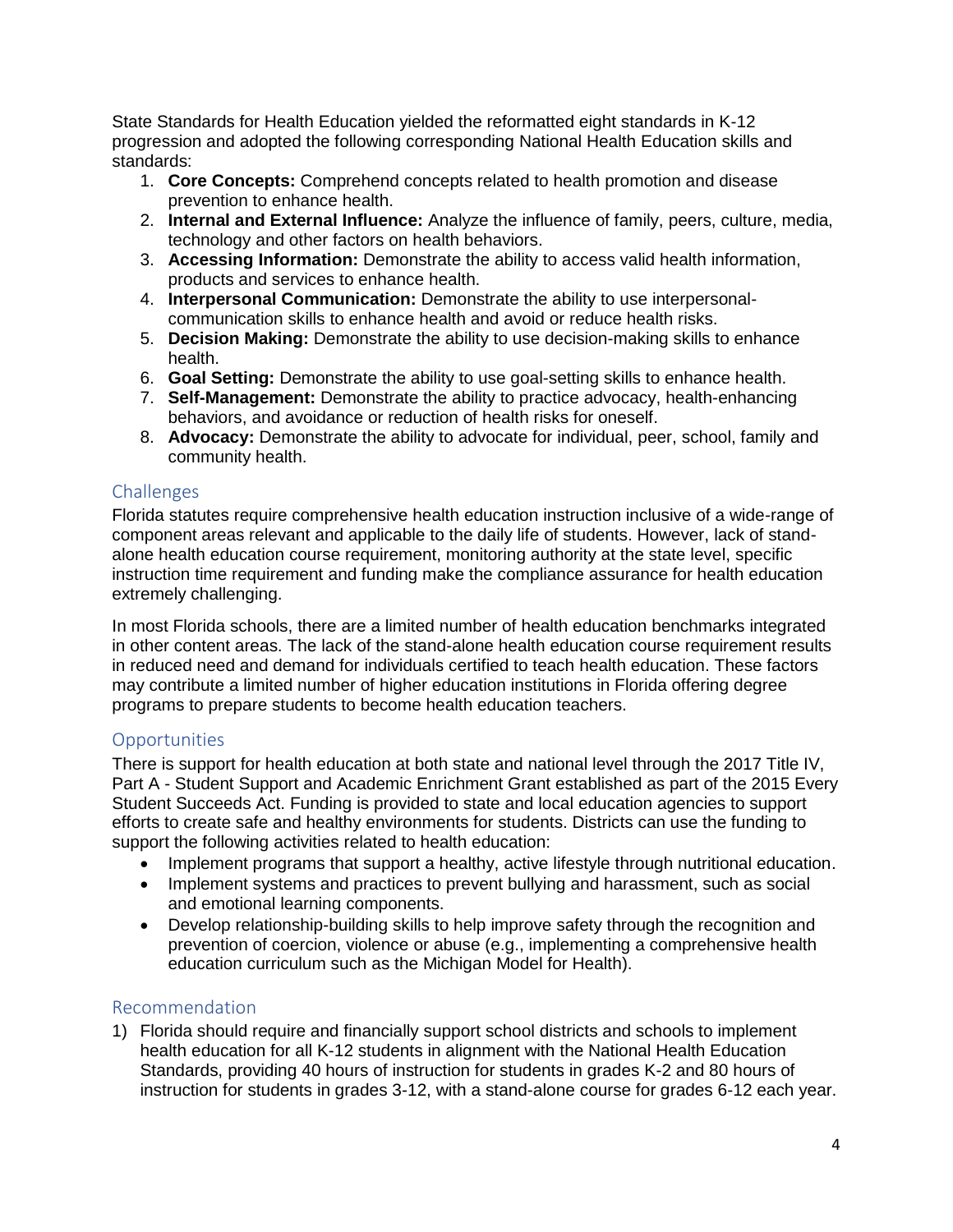# <span id="page-8-0"></span>FUNDING AND CAPACITY

#### <span id="page-8-1"></span>Overview

The inadequate amount of funding for school health services in the state of Florida has been well-documented by various organizations during the past several years. As recently as September 2018, the Florida Policy Institute published the brief, *Florida's School Based Health*  Services: An Excellent Foundation for Improving Child Health.<sup>iv</sup> The brief concluded there is an overwhelming need for additional school-based health services in Florida including improving professional health staffing ratios.

#### <span id="page-8-2"></span>Current Situation

Currently, the Florida Department of Health's School Health Services Program allocates appropriations from the Florida Legislature that comprise \$16,909,412 in state general revenue and \$11,625,846 in federal grants trust funds. This totals \$28,535,258 in revenue allocated annually to county health departments to provide school health services pursuant to sections 381.0056, 381.0057 and 402.3026, F.S.

#### <span id="page-8-3"></span>Challenges

In 1999-2000, the School Health Services Program had legislative appropriations totaling \$32,461,881. Considering the total inflation rate of 50.5% between 1999 and 2018, this appropriation would have had to increase to \$49 million to have remained level in terms of purchasing power. However, between 1999-2000 and 2017-2018, appropriations were reduced by \$3,926,623 (a 12% decrease). During this same time, the number of schools grew from 2,886 to 3,706 (a 28% increase) and the number of students with chronic and complex health conditions grew from 328,408 to 763,588 (a 133% increase).

Pursuant to Chapter 464 and section 1006.062, F.S. and Florida Administrative Code Rules 6A-6.0253, 6A-6.0252 and 6A-6.0253, the registered school nurse (RN) is the only qualified person to complete nursing assessments, individualized health care plans, emergency action plans, child-specific training, and delegation of health care procedures and medication administration (oral and other routes) to unlicensed school clinic staff and school staff. Unlicensed school clinic staff and school staff perform health care tasks under the license of the supervising RN.

The American Academy of Pediatrics and the National Association of School Nurses both endorse a standard of one full-time resident RN per school, every day, all day. According to the School Health Services Program's Annual Data Summary, the current ratio in Florida is one RN per 3.15 schools. There are not enough RNs to ensure the health and safety of the 2,834,230 students in Florida's 3,706 schools. To fund an RN in every public school in Florida the School Health Services Program would need an additional \$178,679,640.

#### <span id="page-8-4"></span>**Opportunities**

There are many needs for increased funding to strengthen the capacity of school health service programs and there are also some innovative opportunities that were identified by the subcommittee. For example, some districts have begun exploring the use of telehealth to increase capacity of school health services programs. In addition, a change to federal regulations has opened the door for schools to be able to increase utilization of Medicaid certified match. Previously, a student had to have an Individualized Education Plan for this benefit. Now that this is an option federally, a change is needed to Florida regulations to enable school districts to leverage this resource.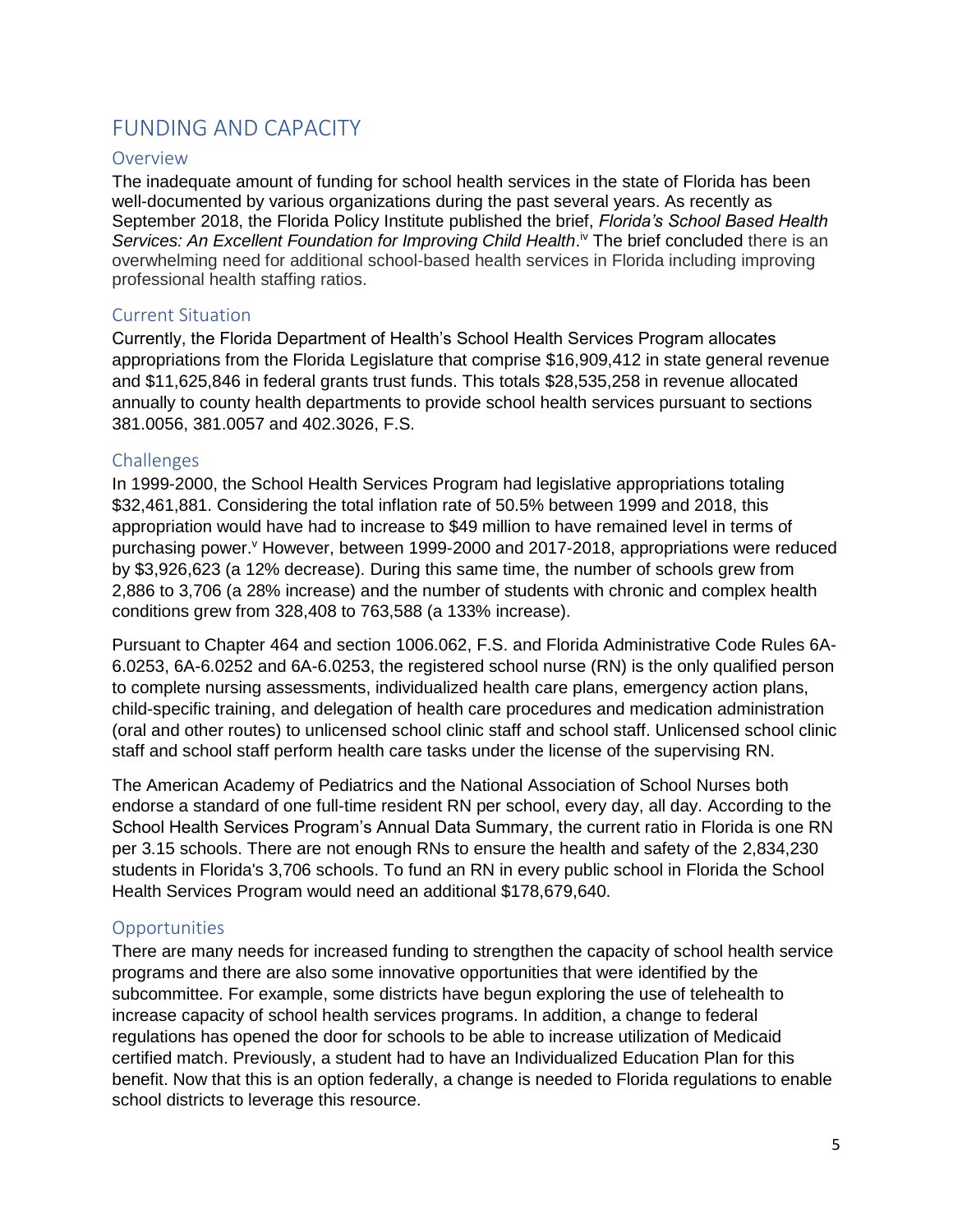#### <span id="page-9-0"></span>Recommendations

- 1) Request a legislative appropriation to increase School Health Services Program funding to achieve the national recommendation of one registered nurse in every school.
- 2) Request a legislative appropriation to increase School Health Services Program funding to develop and implement a statewide standardized data infrastructure to support improved documentation, reporting and monitoring of the provision of school health services and the tracking of student health and academic outcomes.
- 3) Consolidate existing school health statutes to eliminate the three distinct categorical programs (Basic School Health Services, Full Service Schools, and Comprehensive School Health Services) and create one consolidated, recurring revenue source. After school health funding is increased, revise the funding allocation methodology to allow for more equitable per student funding distribution across counties.
- 4) Update Florida Statutes and Florida Medicaid State Plan Amendment to align with the federal policy to allow for local schools and districts to tap into Medicaid certified match reimbursement funding for all students regardless of Individualized Education Plan (IEP) status.
- 5) Educate and encourage school districts about the opportunity to leverage Title IV, Part A funding to support school nursing staff.
- 6) Implement a pilot program to formally assess the feasibility of telehealth services in the school setting.

## <span id="page-9-1"></span>MENTAL HEALTH SUPPORT SERVICES

#### <span id="page-9-2"></span>Overview

Mental health needs of school-aged youth far outpace service capacities. Nationally, approximately 20 percent of school-aged youth have a diagnosable mental disorder and one in five children meet criteria for psychiatric disorder at school entry. About 75 to 80 percent of children and youth in need of mental health services do not receive them because existing mental health services are inadequate. Certain students, including students with disabilities, students of color, and students from low-income families, are at greater risk for mental health challenges, but are even less likely to receive the appropriate services.<sup>v</sup>

The prevalence of emotional and behavioral disorders among school aged children poses significant barriers to student learning and affects the ability of school systems to educate students successfully. These disorders may have a serious impact on a student's overall health and functioning and may require a broad range of services to effectively meet the student's needs.

#### <span id="page-9-3"></span>Current Situation

The ratio of students to school counselors recommended by the American School Counselor Association is 250 students to 1 counselor. In Florida, during the 2015-2016 school year, there were 5,770 school counselors serving 2,792,234 students, which is a ratio of 484 students per school counselor. The national average was 464 to 1.vi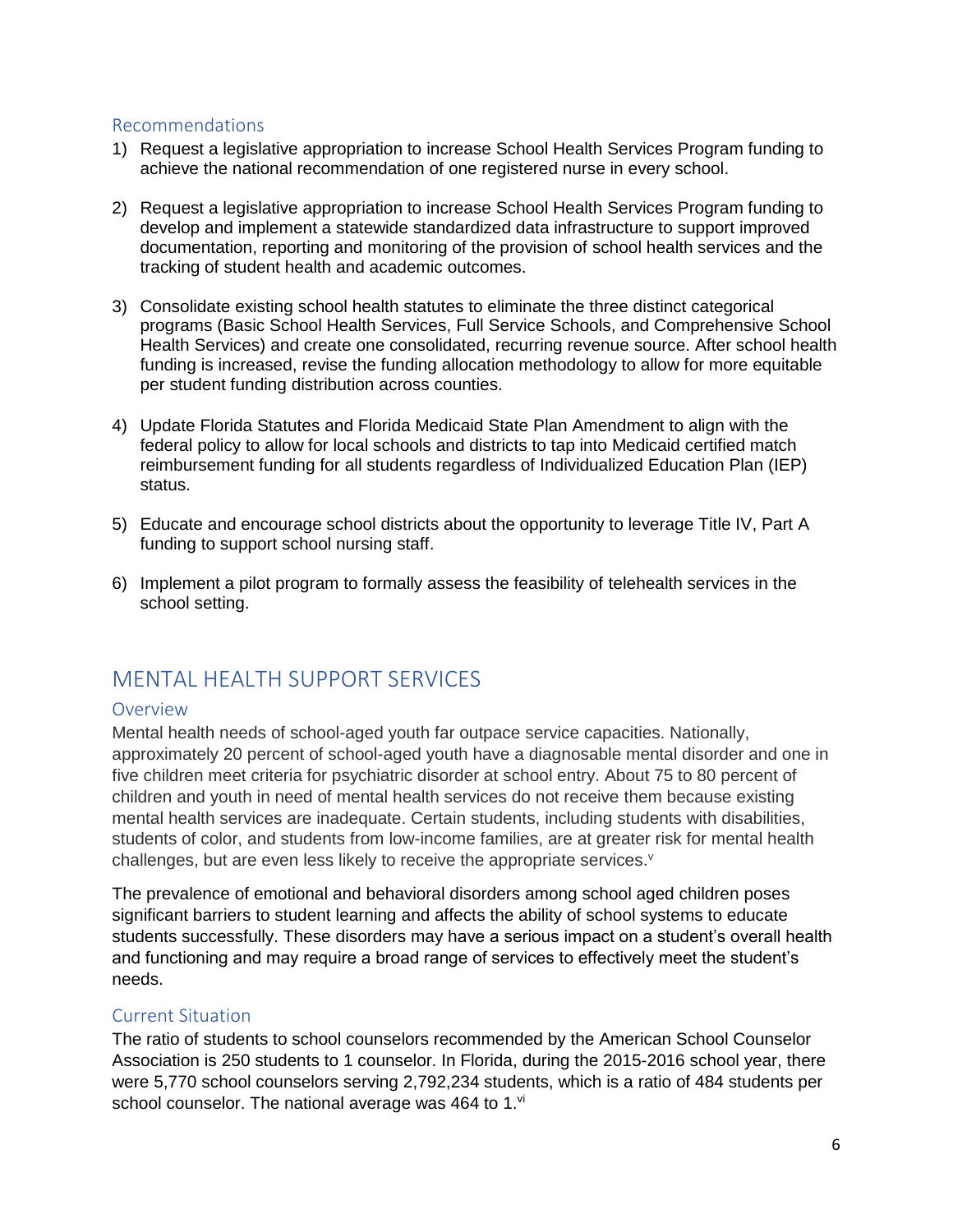In 2016, the Health Resources and Services Administration (HRSA) underscored this challenge as it released its first report on behavioral health practitioners, detailing the projected supply and demand of practitioners through 2025 at the national level. The report indicated significant shortages of psychiatrists, psychologists, social workers, school counselors and marriage and family therapists. The magnitude of provider shortages, however, is not the only issue when considering access to behavioral health services. Maldistribution is the other major concern, as certain areas of the country have few or no behavioral health providers available. Access to mental health services is especially critical in areas besieged by poverty.

National demand for behavioral health providers is projected to grow due, in large measure, to the aging and growth of the U.S. population. Under an assumption of approximate baseline equivalence between supply and demand, projections indicate 2025 shortages of 16,940 mental health and substance abuse social workers; 13,740 school counselors; 8,220 clinical counselors and school psychologists; 6,080 psychiatrists; and 2,440 marriage and family therapists. Rural areas have greater challenges.vii

#### <span id="page-10-0"></span>Challenges

Senate Bill (SB) 7026, the Marjory Stoneman Douglas High School Public Safety Act, was passed during the 2018 Florida Legislative session. One of the requirements is that school districts develop a Mental Health Assistance Allocation Plan on how associated funding would be used to help establish or expand school-based mental health care. Florida's 67 school districts have taken a variety of approaches in their plans.

Although SB 7026 allowed schools to use the funds for "*direct employment of such service providers, or a contract-based collaborative effort or partnership with one or more local community mental health programs, agencies, or providers,*" many school districts elected to use their allocations to hire their own behavioral health staff, who are only accessible to students while they are in school. In attempting to create parallel systems of behavioral health care for students, schools are replicating resources that already exist in the community, with services that are only available to students during the school day.

The Multiagency Network for Students with Emotional/Behavioral Disabilities (SEDNET) is a valuable partner to school districts in addressing students' mental and behavioral needs. However, current laws do not provide specific expectations for school/SEDNET collaboration.

Another challenge that the subcommittee identified is that schools and mental health providers operate within different federal and state privacy laws and regulations, leading to significant confusion about what information can be shared between schools and behavioral health providers. This lack of clarity often results in a reluctance to share information for fear of violating the privacy rights of students. Clear guidance on the Family Educational Rights and Privacy Act (FERPA) and Health Insurance Portability and Accountability Act (HIPAA) and how and when information can be shared between schools and mental health providers, interventions, and services is needed to support effective coordination by the professionals working with vulnerable students.

Finally, telehealth has been recognized by the legislature as a legitimate and effective mode of delivering health care and behavioral health services and has the potential to bring services to schools in rural areas and areas with provider shortages. However, delivering services via telehealth requires an investment in technological infrastructure, which some school districts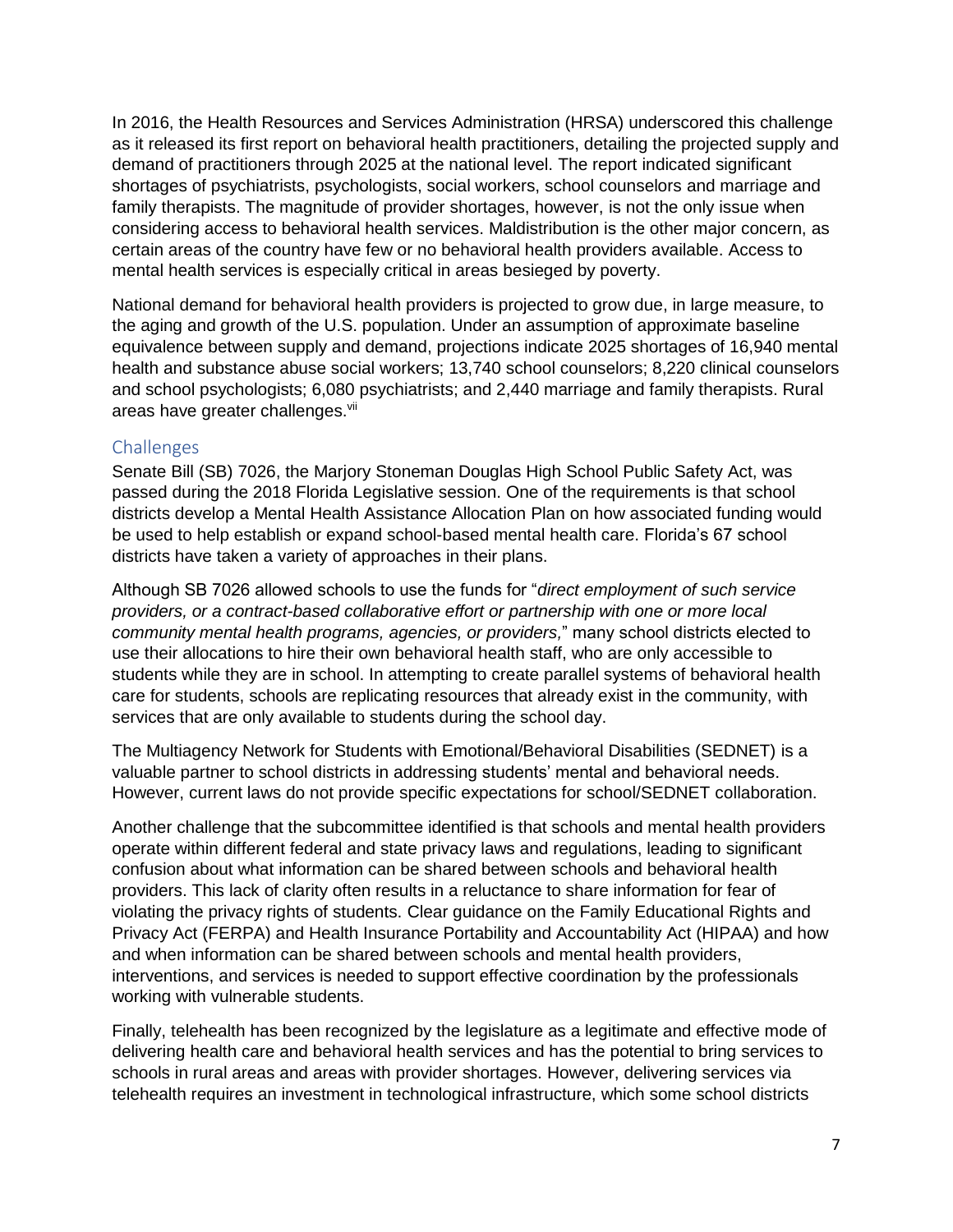cannot afford to make. In addition, implementing an effective telehealth system also requires the availability of reliable and affordable access to high speed Internet services – or Broadband. Broadband infrastructure is not available in all parts of the state.

#### <span id="page-11-0"></span>**Opportunities**

Some school districts have included school nurses and the school health services program in their Mental Health Assistance Allocation Plan as school nurses are often the staff who are identifying, supporting, and referring students with mental and behavioral health challenges to available resources.

Section 394.495, F.S. outlines an array of mental health services that should be available to children and adolescents to meet their needs in the community. These standards – already codified in law – should be the standard for all counties. Establishing baseline systems of care and service coordination will help to prevent inequities in the types and the availability of mental health services available to students.

There are many community resources including Out of School Time providers (e.g. Boys and Girls Club, YMCA, etc.), SEDNET agencies, and Mobile Response Teams that school districts should coordinate with to address and support students with mental and behavioral health needs.

#### <span id="page-11-1"></span>Recommendations

- 1) Require that local school district Mental Health Assistance Allocation plans include details about the role of the registered school nurse in the identification and referral of students with behavioral and mental health needs to appropriate services.
- 2) Establish an interagency research initiative to conduct analyses on the relationships between school-based health and mental health services, community resources, and student wellbeing and academic outcomes.
- 3) Expand availability of tele-behavioral health services.
- 4) Promote increased collaboration between school health programs and community mobile response teams (CMRT).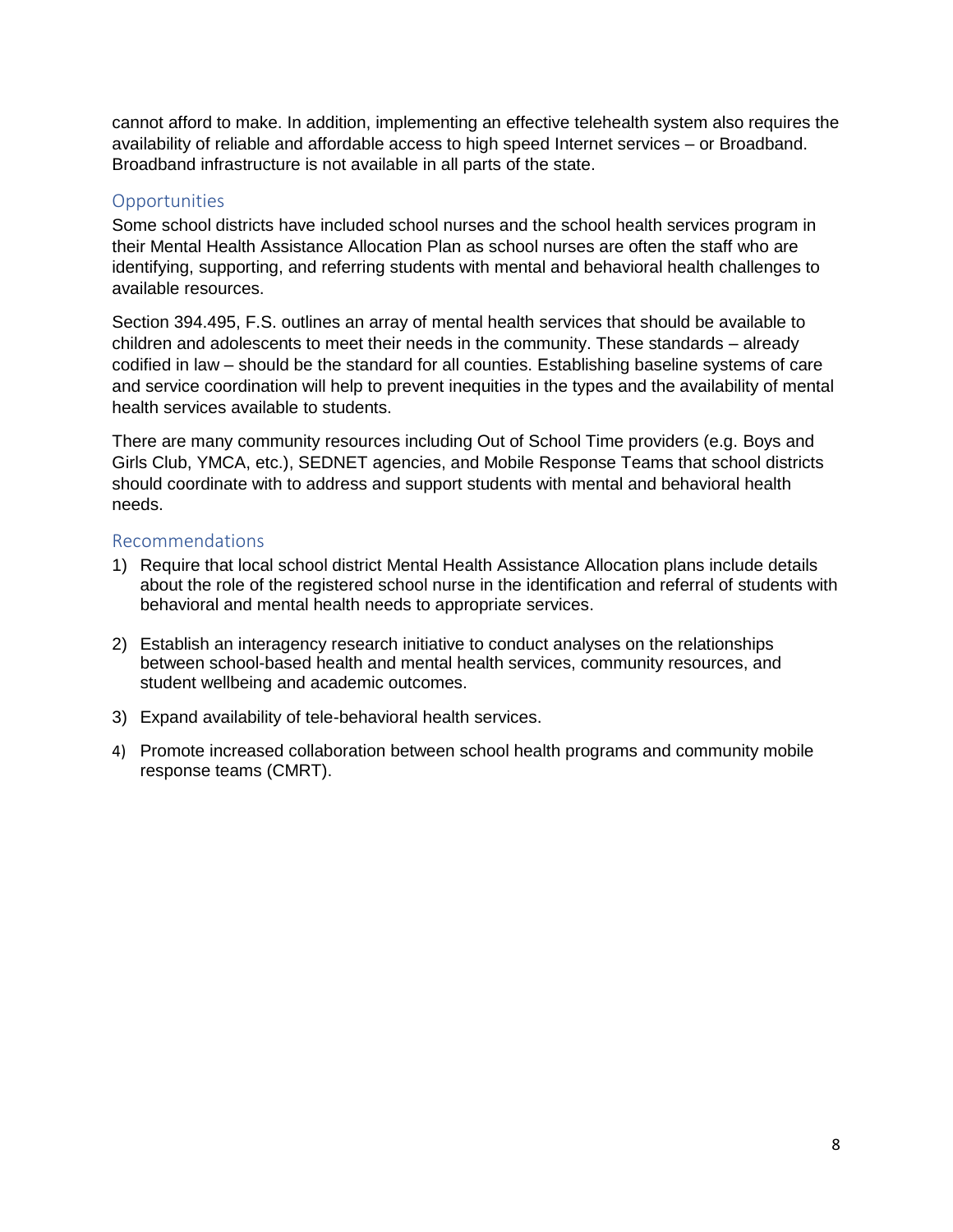## <span id="page-12-0"></span>**REFERENCES**

- i. Healthy Students are Better Learners. Centers for Disease Control and Prevention. Retrieved March 20, 2019 from: [https://www.cdc.gov/healthyschools/about.htm.](https://www.cdc.gov/healthyschools/about.htm)  $\overline{\phantom{a}}$
- ii. Looking Forward: Health Education Priorities for America. Society for Public Health Education. Retrieved June 13, 2019 from: [https://www.sophe.org/wp](https://www.sophe.org/wp-content/uploads/2016/10/Transition-Memo_v3.pdf)[content/uploads/2016/10/Transition-Memo\\_v3.pdf](https://www.sophe.org/wp-content/uploads/2016/10/Transition-Memo_v3.pdf)
- iii. National Health Education Standards. Centers for Disease Control and Prevention. Retrieved March 21, 2019 from: [https://www.cdc.gov/healthyschools/sher/standards/index.htm.](https://www.cdc.gov/healthyschools/sher/standards/index.htm)
- iv. Florida's School Based Health Services: An Excellent Foundation for Improving Child Health. Florida Policy Institute. Retrieved June 14, 2019 from: [https://www.fpi.institute/floridas-school-based-health-services-an-excellent-foundation-for](https://www.fpi.institute/floridas-school-based-health-services-an-excellent-foundation-for-improving-child-health/#_edn6)[improving-child-health/#\\_edn6](https://www.fpi.institute/floridas-school-based-health-services-an-excellent-foundation-for-improving-child-health/#_edn6)
- v. Inflation Calculator. Accessed June 13, 2019 from: [https://www.calculator.net/inflation](https://www.calculator.net/inflation-calculator.html)[calculator.html](https://www.calculator.net/inflation-calculator.html)
- vi. U.S. Department of Education, National Center for Education Statistics, Common Core of Data (Ccd), "State Nonfiscal Public Elementary/Secondary Education Survey," 2015-16 V.1a.
- vii. National Projections of Supply and Demand for Selected Behavioral Health Practitioners: 2013-2025. Health Resources Service Administration. Retrieved March 15, 2019 from: [https://bhw.hrsa.gov/sites/default/files/bhw/health-workforce](https://bhw.hrsa.gov/sites/default/files/bhw/health-workforce-analysis/research/projections/behavioral-health2013-2025.pdf)[analysis/research/projections/behavioral-health2013-2025.pdf](https://bhw.hrsa.gov/sites/default/files/bhw/health-workforce-analysis/research/projections/behavioral-health2013-2025.pdf)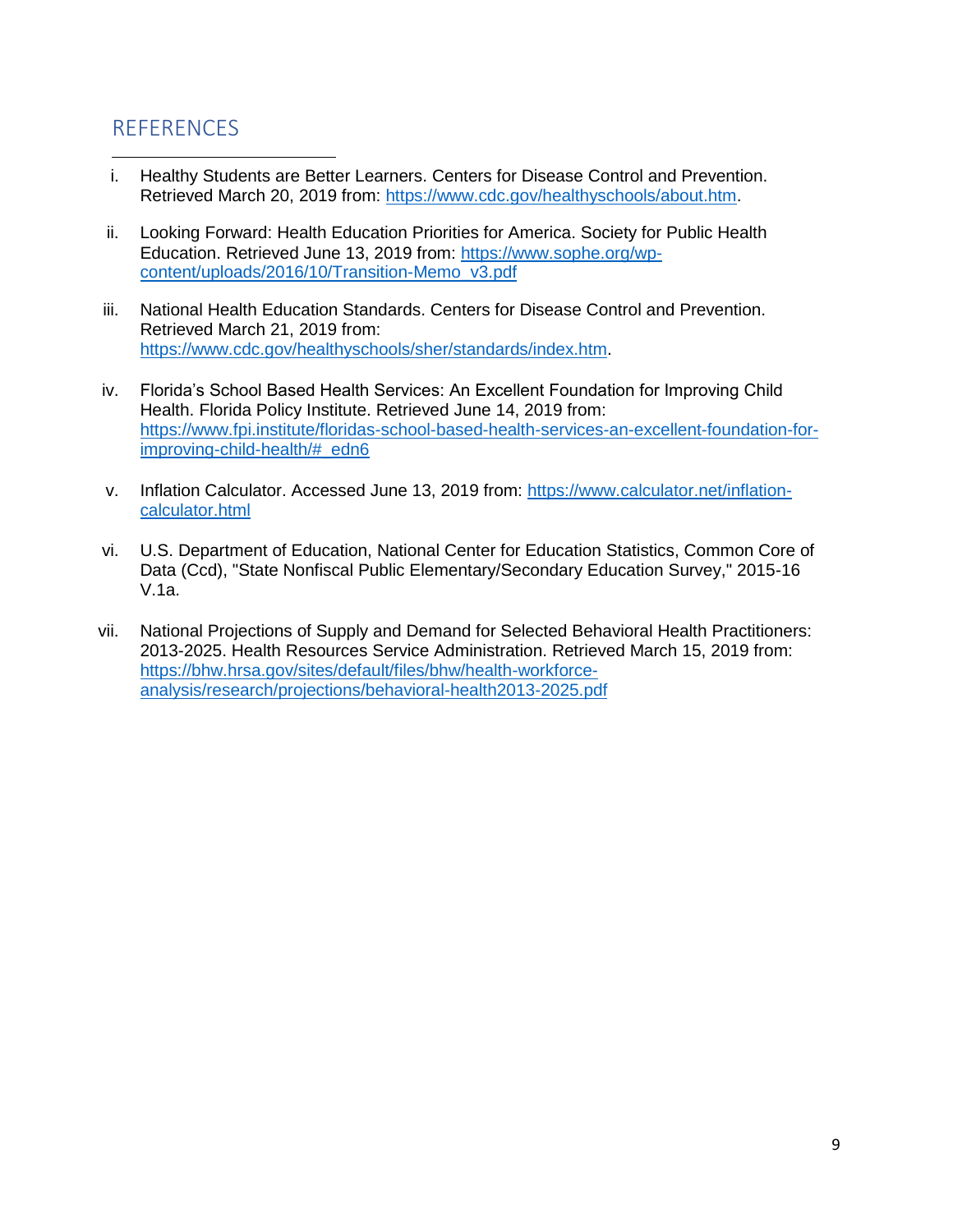APPENDIX A. School Health Ad Hoc Advisory Committee Creation Document

Mission**:**  To protect, promote & improve the health of all people in Florida through integrated state, county & community efforts.



Rick Scott Governor

Celeste Philip, MD, MPH Surgeon General and Secretary

Vision**:** To be the **Healthiest State** in the Nation

#### **CREATION OF THE SCHOOL HEALTH SERVICES PROGRAM AD HOC ADVISORY COMMITEE**

#### **ARTICLE 1: CREATION**

The School Health Services Program Ad Hoc Advisory Committee (Committee) is hereby created by the State Surgeon General of the Florida Department of Health (Department) to investigate alternative school health models as outlined below in Article 3.

## **ARTICLE 2: STATUTORY AUTHORITY**

Chapters 381.0056, 381.0057, 402.326, 20.43(6), Florida Statutes.

#### **ARTICLE 3: PURPOSE**

The purpose of the Committee is to prepare a report with recommendations on best practices and initiatives that focus on increasing the quality of physical, mental and behavioral health care, and improved health outcomes in the public school setting.

### **ARTICLE 4: MEMBERSHIP, RESPONSIBILITIES, AND EXPIRATION**

*(1) Membership:* The Committee will consist of membership which includes adolescent behavioral health experts, education partners, parent and youth representation, health care practitioners, and others with clinical and/or technical expertise in pediatric care and related specialties. Representation from the following constituencies will hereby be appointed to the Committee:

#### *Representation:*

- *(a)* Florida Association of District School Superintendents
- *(b)* Florida Department of Education
- *(c)* Florida Department of Children and Families
- *(d)* Florida Agency for Health Care Administration
- *(e)* Florida Department of Health
- *(f)* Florida Chapter of the American Academy of Pediatrics
- *(g)* Florida Parent-Teacher Association
- *(h)* Florida Association of School Nurses
- *(i)* Florida Association of School Social Workers
- *(j)* Florida public school students
- *(k)* Florida public school educators
- *(l)* Florida public school principals
- *(m)* Florida Association of Health Plans
- *(n)* Florida Association of Managing Entities
- *(o)* Florida universities
- *(p)* Florida Council for Community Mental Health
- *(q)* Florida Alliance of Young Men's Christian Associations (YMCA)
- *(r)* Florida Association of School Psychologists



**Accredited Health Department Public Health Accreditation Board**